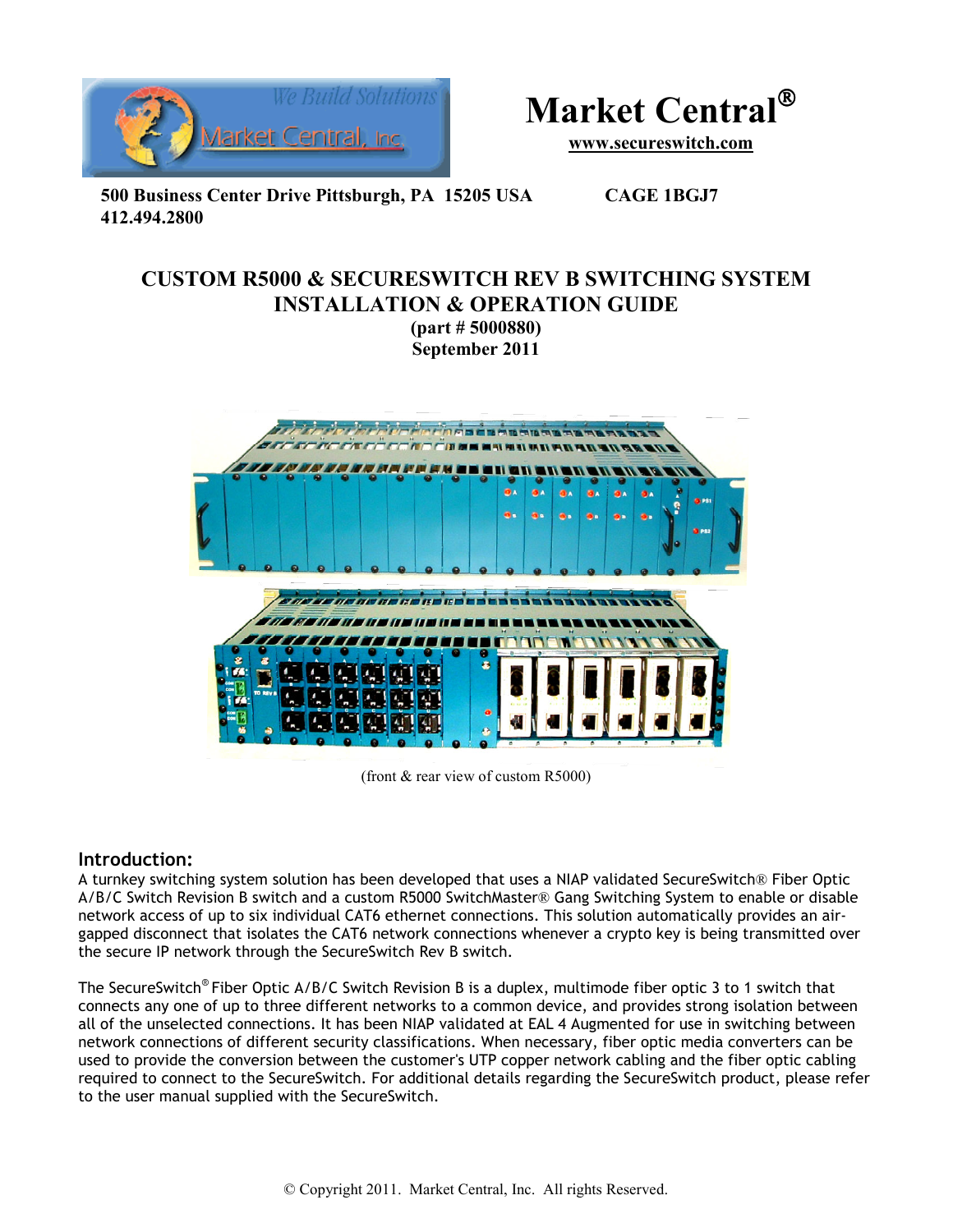## **Market Central, Inc.**

The R5000 SwitchMaster® Ganged Switching System is a 2U high, 19 inch wide, blade based rackmount switch chassis. For this application, four ST and two SC Fiber Optic Media converters have been installed in the R5000 chassis, along with six custom Category 6 Non-Latching A/B Switch cards capable of supporting up to 10 GbE data rates. The FOMs connnect to the SecureSwitch and convert 10/100Base-TX twisted pair Ethernet to 100Base-FX fiber optic Ethernet. The six CAT6 switch cards are controlled as a single group by a system toggle switch mounted on the front panel of a custom controller card installed in the R5000 chassis. This toggle switch also simultaneously controls the connection state of the SecureSwitches, via a control cable from the RJ45 connector on the rear of the controller card to the 6 pin pluggable Phoenix connector for the remote control input port on the SecureSwitch.

### **Installation:**

All of the FOMs, CAT6 switch cards, power supply cards and controller card have been pre-installed in the R5000 chassis. Side extension brackets are included to allow the R5000 chassis to be supported from both the front and rear of the equipment rack if desired. These brackets are packaged separately and need to be installed. The SecureSwitch is also packaged separately, and needs to be connected to the controller card and FOMs in the R5000 chassis.

- 1. Remove the four rear-most screws from each side panel of the R5000 chassis and use these to attach the side extension brackets. The side extension brackets can be mounted in three different positions to accommodate different depths of equipment racks. Locktite has been provided to help secure the four mounting screws in the selected positions.
- 2. Install the R5000 SwitchMaster in a 19" equipment rack or similar equipment enclosure. Install the SecureSwitch directly above the R5000 chassis. Large cable ties have been included to allow the SecureSwitch to be tied to the R5000 chassis to provide additional support for the complete system during transportation.
- 3. Apply a source of AC power to the SecureSwitch and then cause the SecureSwitch to change connection states as required in the SecureSwitch user manual during initial installation of the SecureSwitch. Next select port C by depressing and holding the "C" front panel pushbutton switch and verify that the "C" LED underneath the pushbutton illuminates indicating that port C has been selected. This places the SecureSwitch for this application in an initial connection state that corresponds to both the secure and the non-secure network connections being disabled and isolated.
- 4. For the remaining steps refer to the attached configuration diagram showing the interconnections between each system component.
- 5. Using the supplied RJ45-TB1 interface cable, plug the RJ45 connector into the control port on the rear of the controller card in the R5000 chassis, and then plug the six position terminal block into the remote control interface port on the SecureSwitch. For reference, pins 1 & 2 of the RJ45 connector are wired to the "A" input pin on the remote control interface of the SecureSwitch, pins 3 & 6 of the RJ45 connector go to the "B" input pin on the remote control interface of the SecureSwitch, and pins 7 & 8 of the RJ45 connector go to the "G" input pin on the remote control interface of the SecureSwitch.
- **6.** Using the supplied ST-ST patch cables and SC-SC patch cables, connect the SecureSwitch to the FOMs. When connecting the patch cables, make sure that the polarity of the TX and RX connections from/to the FOMs is configured properly to allow the TX of the FOMs attached to the COMMON port on the SecureSwitch to connect to the RX of the selected FOMs on the A & B ports of the Secureswitch, and vice versa.
- 7. Connect the user supplied laptop with crypto key to the FOMs as shown using RJ45 ethernet cables.
- 8. Connect the user supplied multiport ethernet switch to the FOMs and to the CAT6 switch cards using RJ45 ethernet cables as shown.
- 9. Connect the HMMS ports to the CAT6 switch cards using RJ45 ethernet cables as shown.
- 10. Set the front panel master toggle switch on the R5000 to select the desired initial connection state "A" or "B".
- 11. Connect the supplied power supply modules to the DC input connectors on the R5000 power supply card. Provide 100-240 VAC power to the power supply modules and to the SecureSwitch.
- 12. As soon as power is applied, the CAT6 switch cards and the SecureSwitch should switch to the connection state selected by the master toggle switch on the front of the R5000 controller card. The LEDs on the front of the CAT6 switch cards and on the front of the SecureSwitch should all show the same connection state – either "A" or "B" as selected by the toggle switch. Note that the front panel pushbutton switches on the Secureswitch are locked out by the control signals on the remote control input port in this configuration.
- 13. Installation is now complete and the system is ready for operation.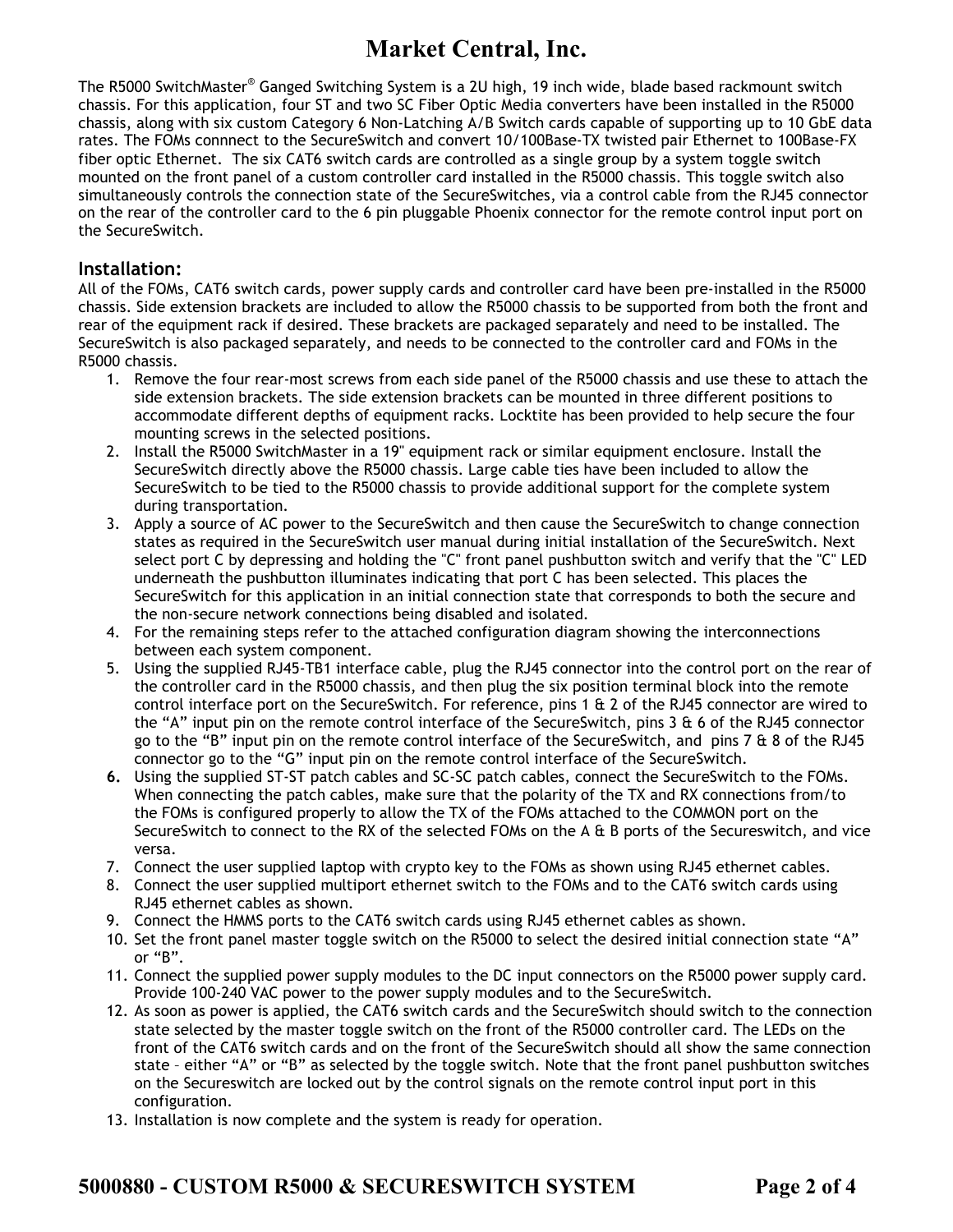## **Market Central, Inc.**

#### **Operation:**

The toggle switch on the front of the R5000 functions as the "master" connection control. It is used to simultaneously control the connection state of the CAT 6 A/B switch cards installed in the R5000 chassis, as well as the SecureSwitch via the RJ45 to 6 pin Phoenix connector cable.

To operate the system the user simply sets the master toggle switch to either the "A" or the "B" position. When the master toggle switch is set to the "A" position, the CAT6 switch cards are set to the "A" connection state which disconnects HMMS slots 2 thru 5 and the two spare network circuits from the Ethernet switch. This also causes the SecureSwitch to be set to the "A" connection state, which connects the two ports on the GPS laptop thru the FOMs and SecureSwitches to the HMMS Maint port and HMMS slot 1 circuits. The "A" LEDs on all of the CAT6 switch card and the "A" LEDs on both SecureSwitches should be illuminated to indicate that all system components are in the selected connection state.

Setting the master toggle switch to the "B" position isolates the port on the GPS laptop and connects the HMMS slot 1 circuit thru the FOMs and SecureSwitch to the Ethernet switch. The CAT6 switch cards are also set to the "B" connection state which connects HMMS slots 2 thru 5 and the two spare network circuits to the Ethernet switch. The "B" LEDs on all of the CAT6 switch cards and the "B" LED on the SecureSwitch should be illuminated to indicate that all system components are in the selected connection state.